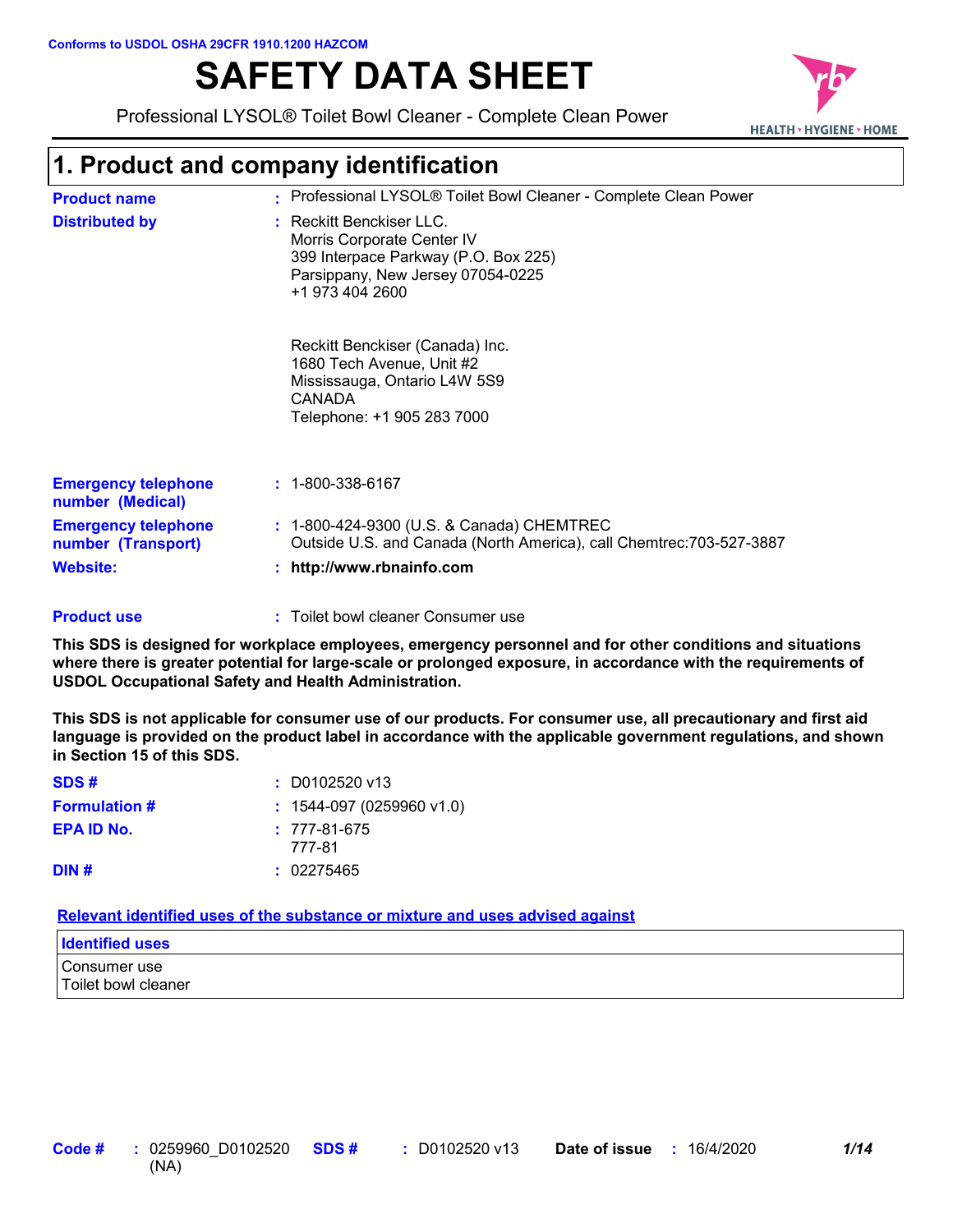### **2. Hazards identification**

| <b>Classification of the</b><br>substance or mixture | : CORROSIVE TO METALS - Category 1<br>ACUTE TOXICITY (oral) - Category 4<br>SKIN CORROSION - Category 1<br>SERIOUS EYE DAMAGE - Category 1                                                                                                                                                                                                                                                                                                                                                                                                                                                                                                                                    |
|------------------------------------------------------|-------------------------------------------------------------------------------------------------------------------------------------------------------------------------------------------------------------------------------------------------------------------------------------------------------------------------------------------------------------------------------------------------------------------------------------------------------------------------------------------------------------------------------------------------------------------------------------------------------------------------------------------------------------------------------|
| <b>GHS label elements</b>                            |                                                                                                                                                                                                                                                                                                                                                                                                                                                                                                                                                                                                                                                                               |
| <b>Hazard pictograms</b>                             |                                                                                                                                                                                                                                                                                                                                                                                                                                                                                                                                                                                                                                                                               |
| <b>Signal word</b>                                   | : Danger                                                                                                                                                                                                                                                                                                                                                                                                                                                                                                                                                                                                                                                                      |
| <b>Hazard statements</b>                             | : May be corrosive to metals.<br>Harmful if swallowed.<br>Causes severe skin burns and eye damage.                                                                                                                                                                                                                                                                                                                                                                                                                                                                                                                                                                            |
| <b>Precautionary statements</b>                      |                                                                                                                                                                                                                                                                                                                                                                                                                                                                                                                                                                                                                                                                               |
| <b>General</b>                                       | : Read label before use. Keep out of reach of children. If medical advice is needed,<br>have product container or label at hand.                                                                                                                                                                                                                                                                                                                                                                                                                                                                                                                                              |
| <b>Prevention</b>                                    | : Wear protective gloves. Wear eye or face protection. Wear protective clothing. Keep<br>only in original container. Do not eat, drink or smoke when using this product. Wash<br>hands thoroughly after handling.                                                                                                                                                                                                                                                                                                                                                                                                                                                             |
| <b>Response</b>                                      | : Absorb spillage to prevent material damage. IF INHALED: Remove person to fresh air<br>and keep comfortable for breathing. Immediately call a POISON CENTER or physician.<br>IF SWALLOWED: Immediately call a POISON CENTER or physician. Rinse mouth.<br>Do NOT induce vomiting. IF ON SKIN (or hair): Take off immediately all contaminated<br>clothing. Rinse skin with water or shower. Wash contaminated clothing before reuse.<br>Immediately call a POISON CENTER or physician. IF IN EYES: Rinse cautiously with<br>water for several minutes. Remove contact lenses, if present and easy to do. Continue<br>rinsing. Immediately call a POISON CENTER or physician. |
| <b>Storage</b>                                       | : Store locked up. Store in a corrosion resistant container with a resistant inner liner.                                                                                                                                                                                                                                                                                                                                                                                                                                                                                                                                                                                     |
| <b>Disposal</b>                                      | : Dispose of contents and container in accordance with all local, regional, national and<br>international regulations.                                                                                                                                                                                                                                                                                                                                                                                                                                                                                                                                                        |
| <b>Supplemental label</b><br>elements                | : None known.                                                                                                                                                                                                                                                                                                                                                                                                                                                                                                                                                                                                                                                                 |
| <b>Hazards not otherwise</b><br>classified           | : None known.                                                                                                                                                                                                                                                                                                                                                                                                                                                                                                                                                                                                                                                                 |

### **3. Composition/information on ingredients**

| <b>Substance/mixture</b><br>Mixture                                                     |                                |                                         |
|-----------------------------------------------------------------------------------------|--------------------------------|-----------------------------------------|
| Ingredient name                                                                         | $\frac{9}{6}$                  | <b>CAS number</b>                       |
| Hydrochloric acid<br>Amines, tallow alkyl, ethoxylated<br>Alcohols, C12-16, ethoxylated | $5 - 10$<br>$1 - 5$<br>$1 - 5$ | l 7647-01-0<br>61791-26-2<br>68551-12-2 |

Any concentration shown as a range is to protect confidentiality or is due to batch variation.

**There are no additional ingredients present which, within the current knowledge of the supplier and in the concentrations applicable, are classified as hazardous to health or the environment and hence require reporting in this section.**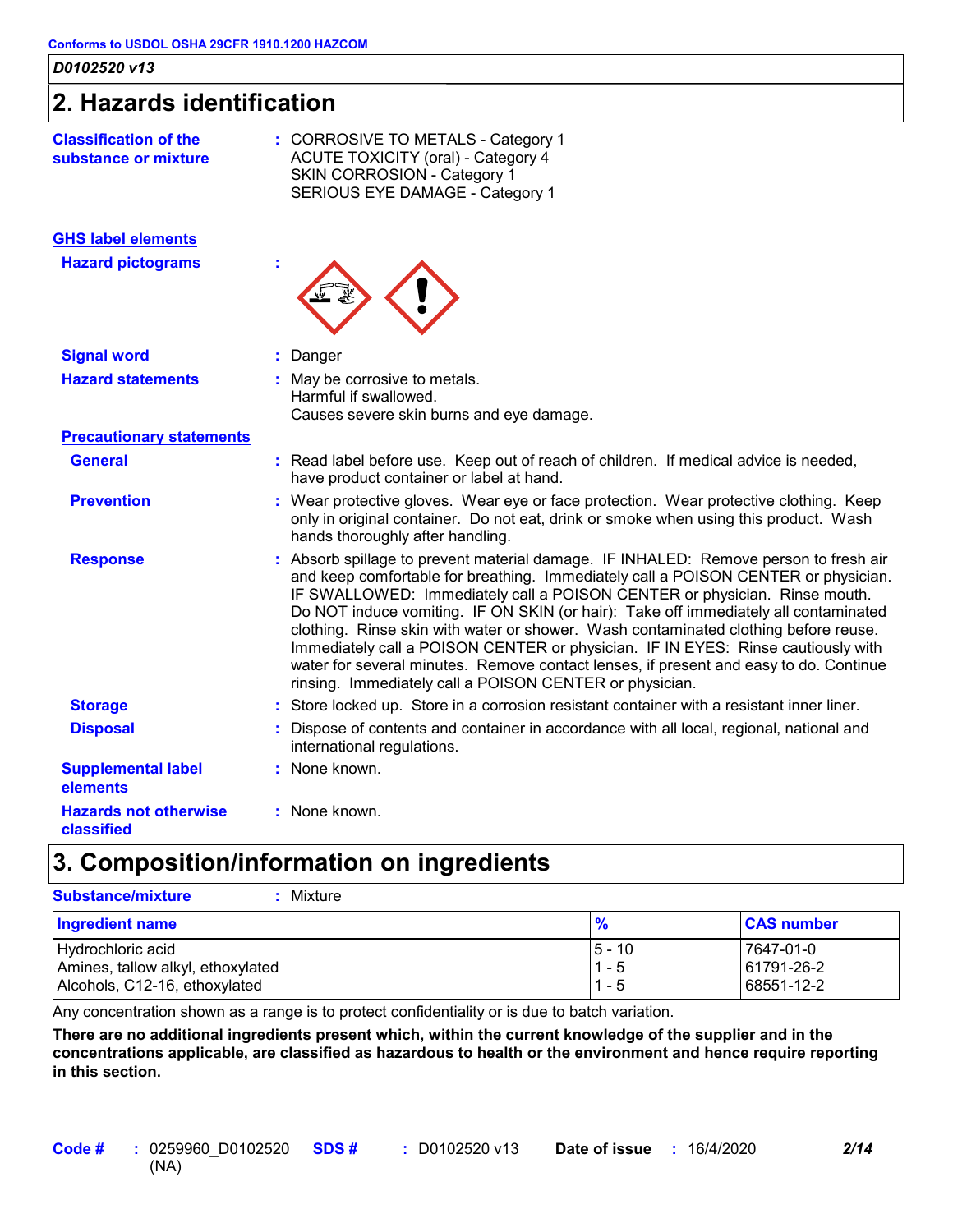## **4. First aid measures**

| <b>Description of necessary first aid measures</b> |                                                                                                                                                                                                                                                                                                                                                                                                                                                                                                                                                                                                                                                                                                                                                                                                                                                                                     |
|----------------------------------------------------|-------------------------------------------------------------------------------------------------------------------------------------------------------------------------------------------------------------------------------------------------------------------------------------------------------------------------------------------------------------------------------------------------------------------------------------------------------------------------------------------------------------------------------------------------------------------------------------------------------------------------------------------------------------------------------------------------------------------------------------------------------------------------------------------------------------------------------------------------------------------------------------|
| <b>Eye contact</b>                                 | : Get medical attention immediately. Call a poison center or physician. Immediately flush<br>eyes with plenty of water, occasionally lifting the upper and lower eyelids. Check for and<br>remove any contact lenses. Continue to rinse for at least 10 minutes. Chemical burns<br>must be treated promptly by a physician.                                                                                                                                                                                                                                                                                                                                                                                                                                                                                                                                                         |
| <b>Inhalation</b>                                  | : Get medical attention immediately. Call a poison center or physician. Remove victim to<br>fresh air and keep at rest in a position comfortable for breathing. If it is suspected that<br>fumes are still present, the rescuer should wear an appropriate mask or self-contained<br>breathing apparatus. If not breathing, if breathing is irregular or if respiratory arrest<br>occurs, provide artificial respiration or oxygen by trained personnel. It may be<br>dangerous to the person providing aid to give mouth-to-mouth resuscitation. If<br>unconscious, place in recovery position and get medical attention immediately. Maintain<br>an open airway. Loosen tight clothing such as a collar, tie, belt or waistband.                                                                                                                                                  |
| <b>Skin contact</b>                                | : Get medical attention immediately. Call a poison center or physician. Wash<br>contaminated skin with soap and water. Remove contaminated clothing and shoes.<br>Wash contaminated clothing thoroughly with water before removing it, or wear gloves.<br>Continue to rinse for at least 10 minutes. Chemical burns must be treated promptly by a<br>physician. Wash clothing before reuse. Clean shoes thoroughly before reuse.                                                                                                                                                                                                                                                                                                                                                                                                                                                    |
| <b>Ingestion</b>                                   | : Get medical attention immediately. Call a poison center or physician. Wash out mouth<br>with water. Remove dentures if any. Remove victim to fresh air and keep at rest in a<br>position comfortable for breathing. If material has been swallowed and the exposed<br>person is conscious, give small quantities of water to drink. Stop if the exposed person<br>feels sick as vomiting may be dangerous. Do not induce vomiting unless directed to do<br>so by medical personnel. If vomiting occurs, the head should be kept low so that vomit<br>does not enter the lungs. Chemical burns must be treated promptly by a physician.<br>Never give anything by mouth to an unconscious person. If unconscious, place in<br>recovery position and get medical attention immediately. Maintain an open airway.<br>Loosen tight clothing such as a collar, tie, belt or waistband. |

#### **Most important symptoms/effects, acute and delayed**

| <b>Potential acute health effects</b> |                                                                                                                                |
|---------------------------------------|--------------------------------------------------------------------------------------------------------------------------------|
| <b>Eye contact</b>                    | : Causes serious eye damage.                                                                                                   |
| <b>Inhalation</b>                     | : No known significant effects or critical hazards.                                                                            |
| <b>Skin contact</b>                   | : Causes severe burns.                                                                                                         |
| <b>Ingestion</b>                      | : Harmful if swallowed.                                                                                                        |
| <b>Over-exposure signs/symptoms</b>   |                                                                                                                                |
| <b>Eye contact</b>                    | : Adverse symptoms may include the following:<br>pain<br>watering<br>redness                                                   |
| <b>Inhalation</b>                     | : No specific data.                                                                                                            |
| <b>Skin contact</b>                   | : Adverse symptoms may include the following:<br>pain or irritation<br>redness<br>blistering may occur                         |
| <b>Ingestion</b>                      | : Adverse symptoms may include the following:<br>stomach pains                                                                 |
|                                       | <b>Indication of immediate medical attention and special treatment needed, if necessary</b>                                    |
| Notes to physician                    | : Treat symptomatically. Contact poison treatment specialist immediately if large<br>quantities have been ingested or inhaled. |
| Code #<br>: 0259960 D0102520<br>(NA)  | SDS#<br>$: $ D0102520 v13<br>Date of issue<br>3/14<br>: 16/4/2020                                                              |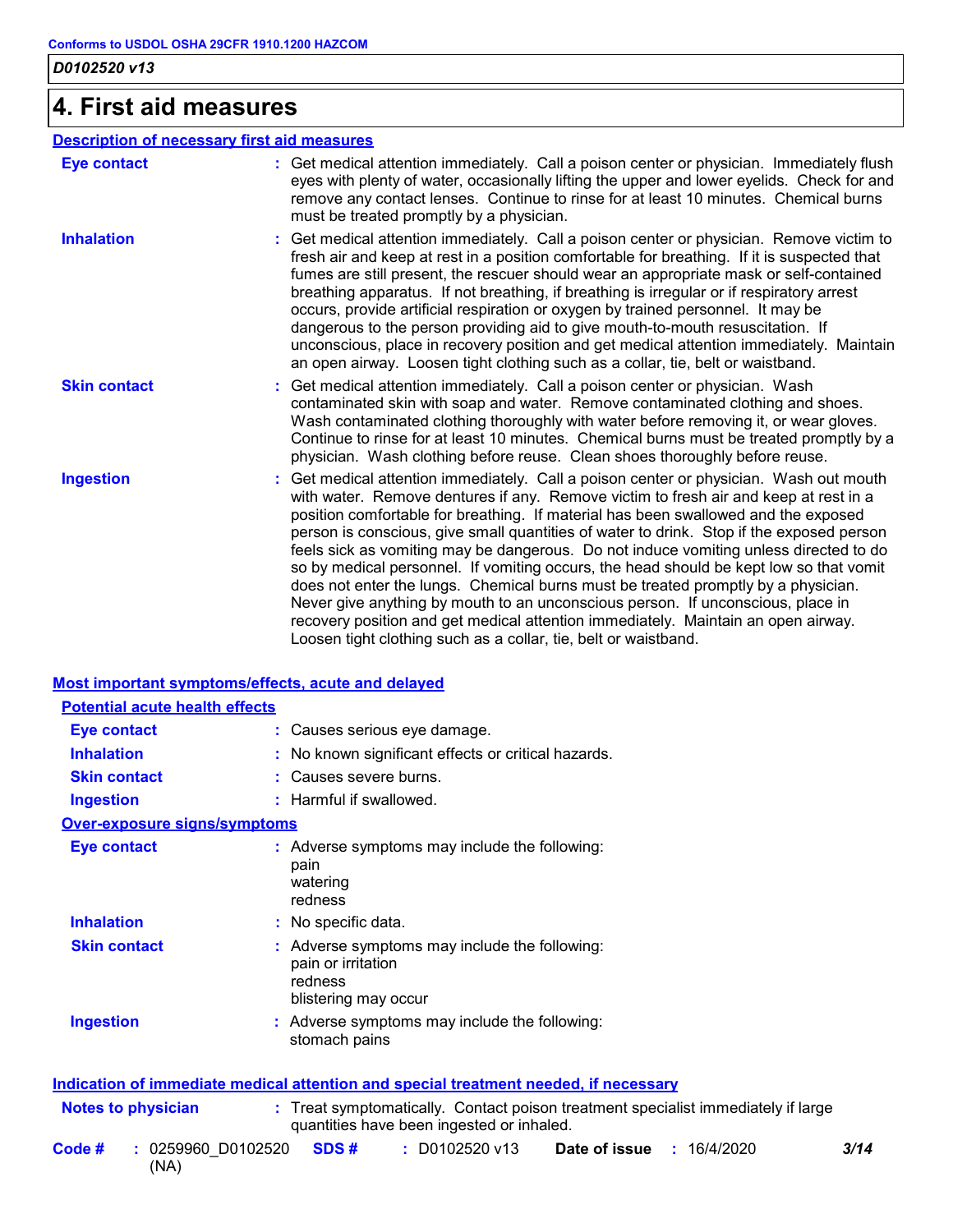| 4. First aid measures             |                                                                                               |
|-----------------------------------|-----------------------------------------------------------------------------------------------|
| <b>Specific treatments</b>        | : No specific treatment.                                                                      |
| <b>Protection of first-aiders</b> | No action shall be taken involving any personal risk or without suitable training<br>lf it is |

**Protection of first-aiders :** No action shall be taken involving any personal risk or without suitable training. If it is suspected that fumes are still present, the rescuer should wear an appropriate mask or self-contained breathing apparatus. It may be dangerous to the person providing aid to give mouth-to-mouth resuscitation. Wash contaminated clothing thoroughly with water before removing it, or wear gloves.

**See toxicological information (Section 11)**

## **5. Fire-fighting measures**

| <b>Extinguishing media</b>                               |                                                                                                                                                                                                     |  |
|----------------------------------------------------------|-----------------------------------------------------------------------------------------------------------------------------------------------------------------------------------------------------|--|
| <b>Suitable extinguishing</b><br>media                   | : Use an extinguishing agent suitable for the surrounding fire.                                                                                                                                     |  |
| <b>Unsuitable extinguishing</b><br>media                 | : None known.                                                                                                                                                                                       |  |
| <b>Specific hazards arising</b><br>from the chemical     | : In a fire, hazardous decomposition products may be produced.                                                                                                                                      |  |
| <b>Hazardous thermal</b><br>decomposition products       | Decomposition products may include the following materials:<br>halogenated compounds                                                                                                                |  |
| <b>Special protective actions</b><br>for fire-fighters   | : Promptly isolate the scene by removing all persons from the vicinity of the incident if<br>there is a fire. No action shall be taken involving any personal risk or without suitable<br>training. |  |
| <b>Special protective</b><br>equipment for fire-fighters | Fire-fighters should wear appropriate protective equipment and self-contained breathing<br>apparatus (SCBA) with a full face-piece operated in positive pressure mode.                              |  |

### **6. Accidental release measures**

|                                                       | <b>Personal precautions, protective equipment and emergency procedures</b>                                                                                                                                                                                                                                                                                                                                      |
|-------------------------------------------------------|-----------------------------------------------------------------------------------------------------------------------------------------------------------------------------------------------------------------------------------------------------------------------------------------------------------------------------------------------------------------------------------------------------------------|
| For non-emergency<br>personnel                        | : No action shall be taken involving any personal risk or without suitable training.<br>Evacuate surrounding areas. Keep unnecessary and unprotected personnel from<br>entering. Do not touch or walk through spilled material. Do not breathe vapor or mist.<br>Provide adequate ventilation. Wear appropriate respirator when ventilation is<br>inadequate. Put on appropriate personal protective equipment. |
| For emergency responders                              | : If specialized clothing is required to deal with the spillage, take note of any information in<br>Section 8 on suitable and unsuitable materials. See also the information in "For non-<br>emergency personnel".                                                                                                                                                                                              |
| <b>Environmental precautions</b>                      | : Avoid dispersal of spilled material and runoff and contact with soil, waterways, drains<br>and sewers. Inform the relevant authorities if the product has caused environmental<br>pollution (sewers, waterways, soil or air).                                                                                                                                                                                 |
| Methods and materials for containment and cleaning up |                                                                                                                                                                                                                                                                                                                                                                                                                 |
| <b>Small spill</b>                                    | : Stop leak if without risk. Move containers from spill area. Dilute with water and mop up<br>if water-soluble. Alternatively, or if water-insoluble, absorb with an inert dry material and                                                                                                                                                                                                                     |

0259960\_D0102520 **SDS # Date of issue :** 16/4/2020 *4/14* (NA) **Code # : 0259960 D0102520** 

damage. Dispose of via a licensed waste disposal contractor.

place in an appropriate waste disposal container. Absorb spillage to prevent material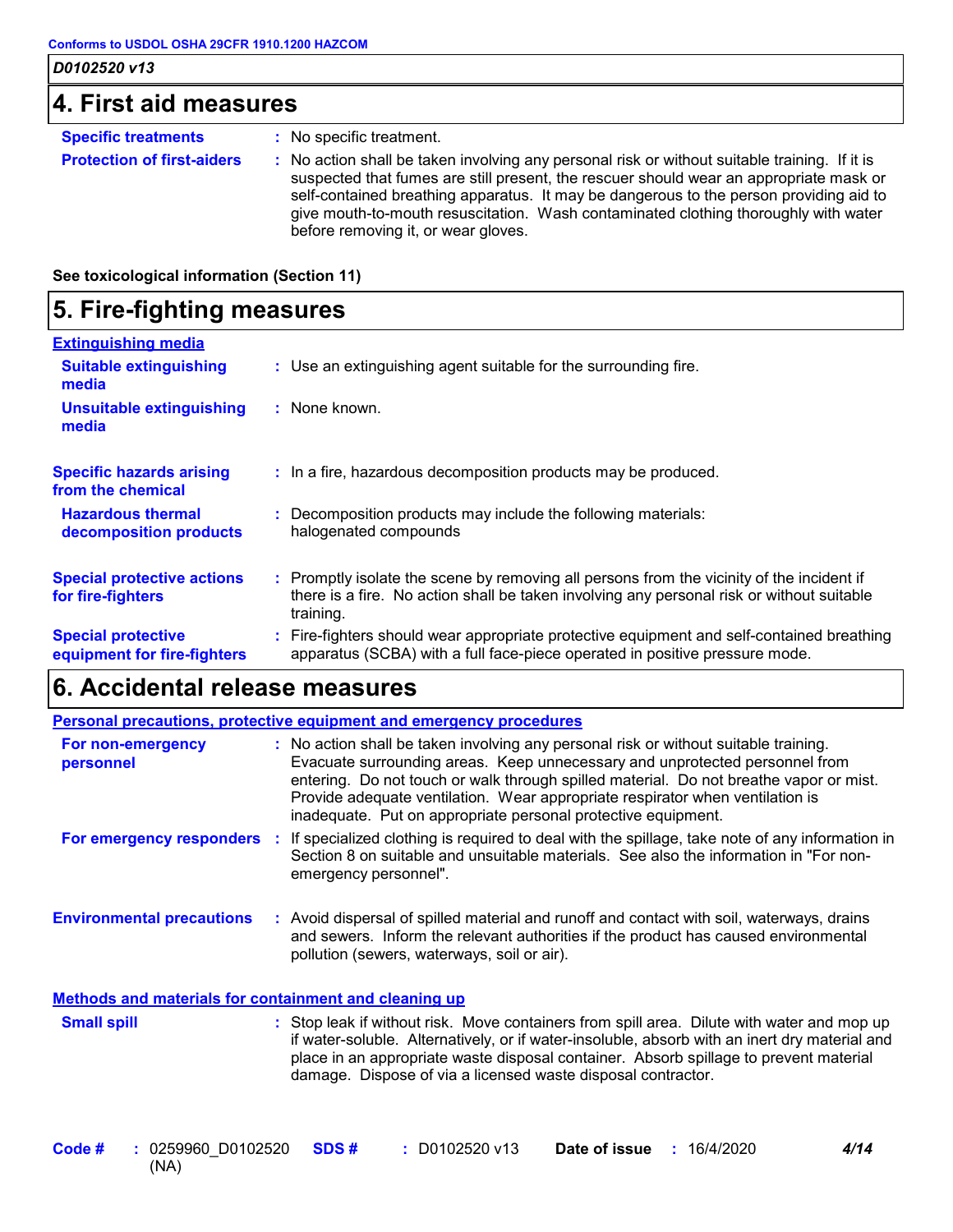### **6. Accidental release measures**

| <b>Large spill</b> | : Stop leak if without risk. Move containers from spill area. Absorb spillage to prevent<br>material damage. Approach release from upwind. Prevent entry into sewers, water<br>courses, basements or confined areas. Wash spillages into an effluent treatment plant |
|--------------------|----------------------------------------------------------------------------------------------------------------------------------------------------------------------------------------------------------------------------------------------------------------------|
|                    | or proceed as follows. Contain and collect spillage with non-combustible, absorbent<br>material e.g. sand, earth, vermiculite or diatomaceous earth and place in container for                                                                                       |
|                    | disposal according to local regulations (see Section 13). The spilled material may be<br>neutralized with sodium carbonate, sodium bicarbonate or sodium hydroxide. Dispose<br>of via a licensed waste disposal contractor. Contaminated absorbent material may pose |
|                    | the same hazard as the spilled product. Note: see Section 1 for emergency contact<br>information and Section 13 for waste disposal.                                                                                                                                  |

## **7. Handling and storage**

#### **Precautions for safe handling**

| <b>Protective measures</b>          | : Put on appropriate personal protective equipment (see Section 8). Do not get in eyes or<br>on skin or clothing. Do not breathe vapor or mist. Do not ingest. If during normal use<br>the material presents a respiratory hazard, use only with adequate ventilation or wear<br>appropriate respirator. Keep in the original container or an approved alternative made<br>from a compatible material, kept tightly closed when not in use. Keep away from alkalis.<br>Empty containers retain product residue and can be hazardous. Do not reuse container.<br>Absorb spillage to prevent material damage. |
|-------------------------------------|-------------------------------------------------------------------------------------------------------------------------------------------------------------------------------------------------------------------------------------------------------------------------------------------------------------------------------------------------------------------------------------------------------------------------------------------------------------------------------------------------------------------------------------------------------------------------------------------------------------|
| <b>Conditions for safe storage,</b> | : Store in accordance with local regulations. Store in original container protected from                                                                                                                                                                                                                                                                                                                                                                                                                                                                                                                    |

| <b>CONTROLLING TO SAIL STOLAGE.</b> | Store in accordance with local regulations. Store in original container protected from    |
|-------------------------------------|-------------------------------------------------------------------------------------------|
| including any                       | direct sunlight in a dry, cool and well-ventilated area, away from incompatible materials |
| <i>incompatibilities</i>            | (see Section 10) and food and drink. Store in a corrosion resistant container with a      |
|                                     | resistant inner liner. Store locked up. Separate from alkalis. Keep away from metals.     |
|                                     | Keep container tightly closed and sealed until ready for use. Containers that have been   |
|                                     | opened must be carefully resealed and kept upright to prevent leakage. Do not store in    |
|                                     | unlabeled containers. Use appropriate containment to avoid environmental                  |
|                                     | contamination. See Section 10 for incompatible materials before handling or use.          |
|                                     |                                                                                           |

## **8. Exposure controls/personal protection**

#### **Control**

**Occupational exposure limits**

| <b>Ingredient name</b>                            | <b>Exposure limits</b>                                                                                                                                                                                                                                                                                                          |
|---------------------------------------------------|---------------------------------------------------------------------------------------------------------------------------------------------------------------------------------------------------------------------------------------------------------------------------------------------------------------------------------|
| hydrochloric acid                                 | <b>ACGIH TLV (United States, 3/2018).</b><br>$C: 2$ ppm<br>OSHA PEL 1989 (United States, 3/1989).<br>CEIL: 5 ppm<br>CEIL: $7 \text{ mg/m}^3$<br>NIOSH REL (United States, 10/2016).<br>CEIL: 5 ppm<br>CEIL: $7 \text{ mg/m}^3$<br>OSHA PEL (United States, 5/2018).<br>CEIL: 5 ppm<br>CEIL: $7 \text{ mg/m}^3$                  |
| <b>Appropriate engineering</b><br><b>controls</b> | : If user operations generate dust, fumes, gas, vapor or mist, use process enclosures,<br>local exhaust ventilation or other engineering controls to keep worker exposure to<br>airborne contaminants below any recommended or statutory limits.                                                                                |
| <b>Environmental exposure</b><br>controls         | : Emissions from ventilation or work process equipment should be checked to ensure<br>they comply with the requirements of environmental protection legislation. In some<br>cases, fume scrubbers, filters or engineering modifications to the process equipment<br>will be necessary to reduce emissions to acceptable levels. |
| Code #<br>$: 0259960 $ D0102520<br>(NA)           | SDS#<br>$: $ D0102520 v13<br><b>Date of issue : 16/4/2020</b><br>5/14                                                                                                                                                                                                                                                           |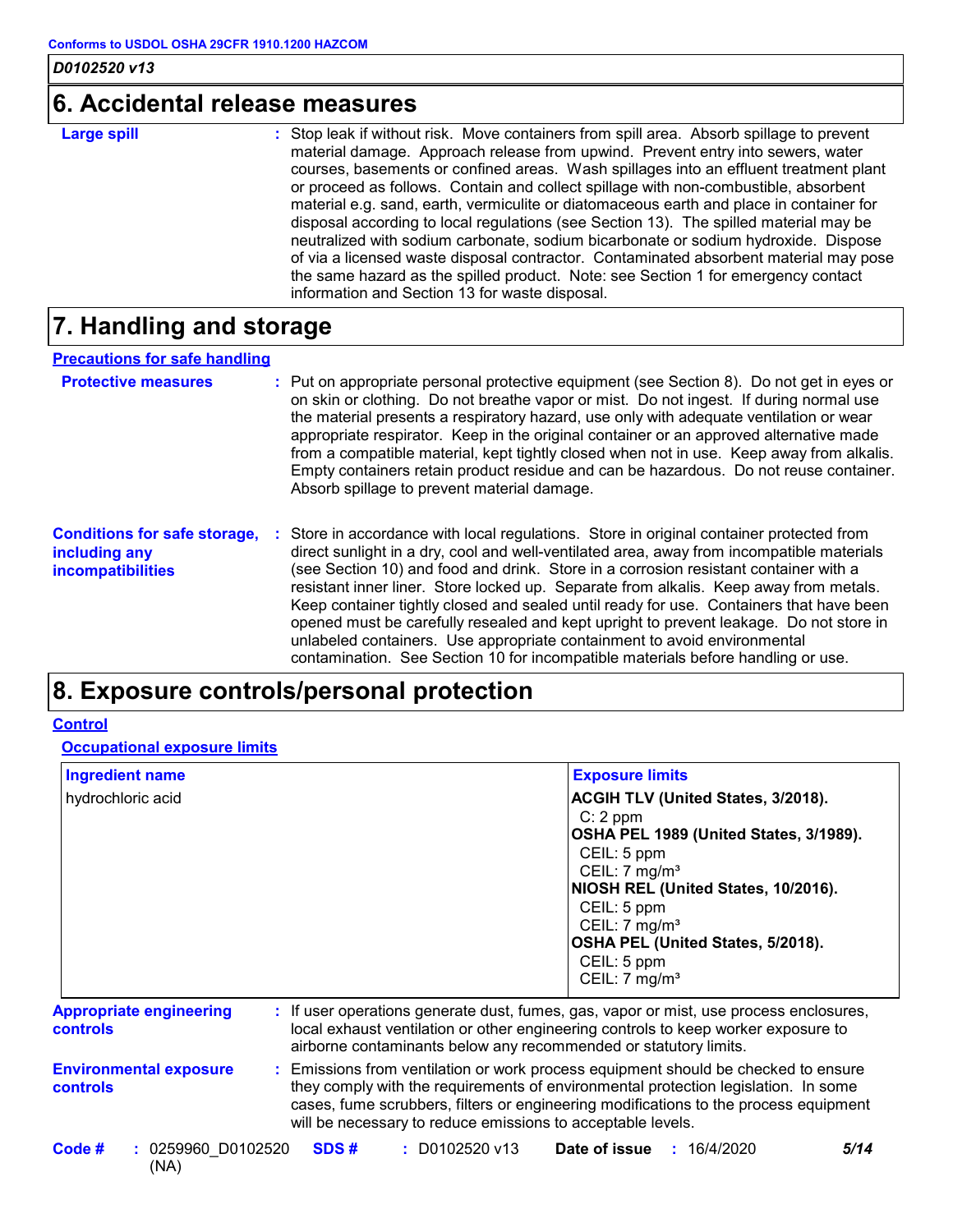## **8. Exposure controls/personal protection**

#### **Individual protection measures**

| <b>Hygiene measures</b>       | : Wash hands, forearms and face thoroughly after handling chemical products, before<br>eating, smoking and using the lavatory and at the end of the working period.<br>Appropriate techniques should be used to remove potentially contaminated clothing.<br>Wash contaminated clothing before reusing. Ensure that eyewash stations and safety<br>showers are close to the workstation location.                                                         |
|-------------------------------|-----------------------------------------------------------------------------------------------------------------------------------------------------------------------------------------------------------------------------------------------------------------------------------------------------------------------------------------------------------------------------------------------------------------------------------------------------------|
| <b>Eye/face protection</b>    | : Safety eyewear complying with an approved standard should be used when a risk<br>assessment indicates this is necessary to avoid exposure to liquid splashes, mists,<br>gases or dusts. If contact is possible, the following protection should be worn, unless<br>the assessment indicates a higher degree of protection: chemical splash goggles and/<br>or face shield. If inhalation hazards exist, a full-face respirator may be required instead. |
| <b>Skin protection</b>        |                                                                                                                                                                                                                                                                                                                                                                                                                                                           |
| <b>Hand protection</b>        | : Considering the parameters specified by the glove manufacturer, check during use that<br>the gloves are still retaining their protective properties. It should be noted that the time<br>to breakthrough for any glove material may be different for different glove<br>manufacturers. In the case of mixtures, consisting of several substances, the protection<br>time of the gloves cannot be accurately estimated.                                  |
| <b>Body protection</b>        | : Personal protective equipment for the body should be selected based on the task being<br>performed and the risks involved and should be approved by a specialist before<br>handling this product.                                                                                                                                                                                                                                                       |
| <b>Other skin protection</b>  | : Appropriate footwear and any additional skin protection measures should be selected<br>based on the task being performed and the risks involved and should be approved by a<br>specialist before handling this product.                                                                                                                                                                                                                                 |
| <b>Respiratory protection</b> | : Based on the hazard and potential for exposure, select a respirator that meets the<br>appropriate standard or certification. Respirators must be used according to a<br>respiratory protection program to ensure proper fitting, training, and other important<br>aspects of use.                                                                                                                                                                       |

## **9. Physical and chemical properties**

| <b>Appearance</b>                                 |                                                                      |
|---------------------------------------------------|----------------------------------------------------------------------|
| <b>Physical state</b>                             | : Liquid. [Clear.]                                                   |
| <b>Color</b>                                      | : Blue. [Dark]                                                       |
| Odor                                              | : Wintergreen.                                                       |
| <b>Odor threshold</b>                             | : Not available.                                                     |
| pH                                                | : <1 [Conc. (% w/w): $100\%$ ]                                       |
| <b>Melting point</b>                              | : Not available.                                                     |
| <b>Boiling point</b>                              | : Not available.                                                     |
| <b>Flash point</b>                                | : Closed cup: $>93.3^{\circ}$ C ( $>199.9^{\circ}$ F)                |
| <b>Evaporation rate</b>                           | : Not available.                                                     |
| <b>Flammability (solid, gas)</b>                  | : Not available.                                                     |
| Lower and upper explosive<br>(flammable) limits   | : Not available.                                                     |
| <b>Vapor pressure</b>                             | : Not available.                                                     |
| <b>Vapor density</b>                              | : Not available.                                                     |
| <b>Relative density</b>                           | $: 1.04$ to 1.05                                                     |
| <b>Solubility</b>                                 | Easily soluble in the following materials: cold water and hot water. |
| <b>Partition coefficient: n-</b><br>octanol/water | : Not available.                                                     |
| : 0259960_D0102520<br>Code #<br>(NA)              | Date of issue<br>$: $ D0102520 v13<br>6/14<br>SDS#<br>: 16/4/2020    |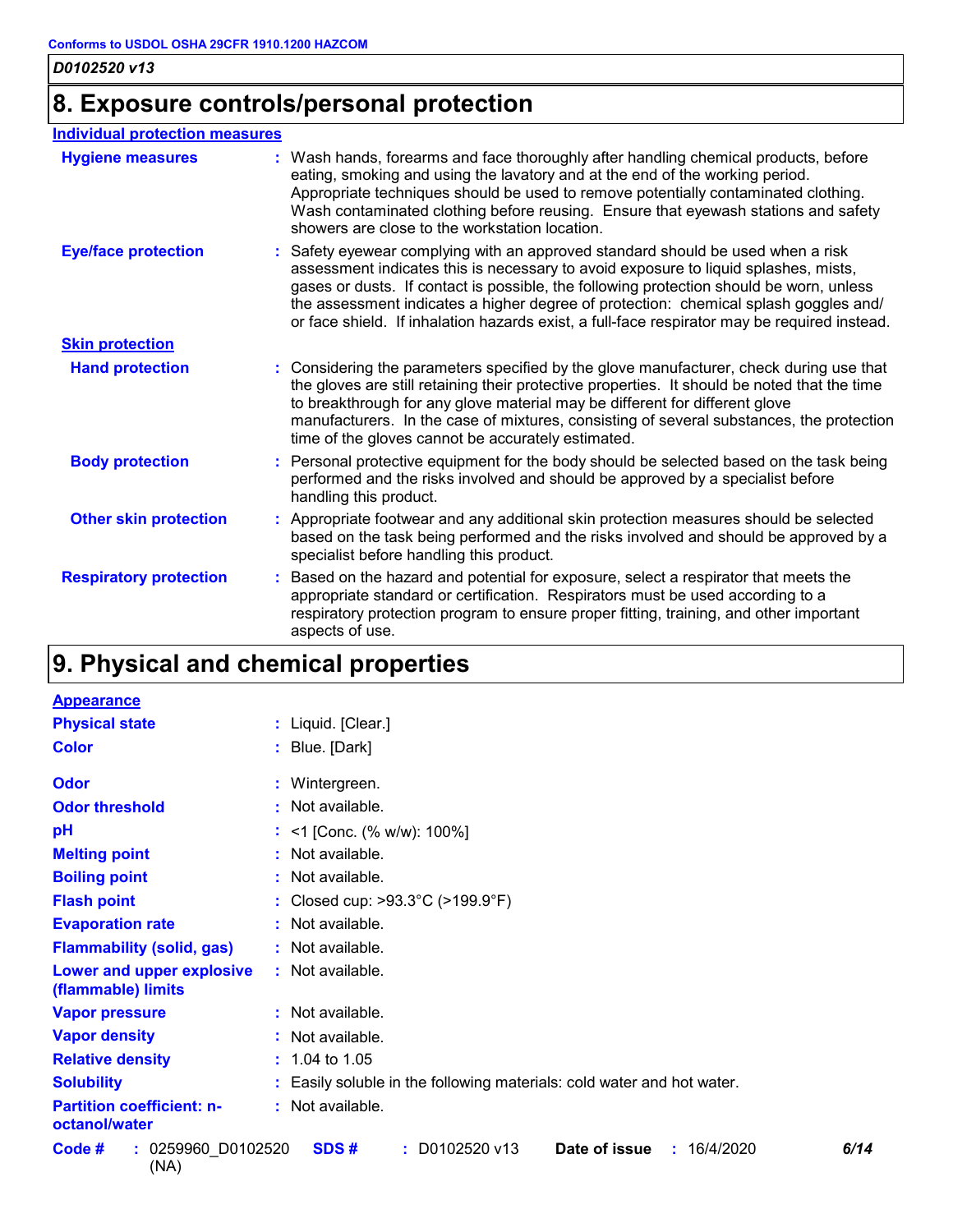### **9. Physical and chemical properties**

| <b>Auto-ignition temperature</b> | : Not available. |  |
|----------------------------------|------------------|--|
| <b>Decomposition temperature</b> | : Not available. |  |
| <b>Viscosity</b>                 | : Not available. |  |

## **10. Stability and reactivity**

| <b>Reactivity</b>                            | : No specific test data related to reactivity available for this product or its ingredients.                                                                                                 |
|----------------------------------------------|----------------------------------------------------------------------------------------------------------------------------------------------------------------------------------------------|
| <b>Chemical stability</b>                    | : The product is stable.                                                                                                                                                                     |
| <b>Possibility of hazardous</b><br>reactions | : Hazardous reactions or instability may occur under certain conditions of storage or use.                                                                                                   |
| <b>Conditions to avoid</b>                   | : No specific data.                                                                                                                                                                          |
| <b>Incompatible materials</b>                | Attacks many metals producing extremely flammable hydrogen gas which can form<br>explosive mixtures with air.<br>Reactive or incompatible with the following materials:<br>alkalis<br>metals |
| <b>Hazardous decomposition</b><br>products   | : Under normal conditions of storage and use, hazardous decomposition products should<br>not be produced.                                                                                    |

## **11. Toxicological information**

### **Information on toxicological effects**

#### **Acute toxicity**

| <b>Product/ingredient name</b>                                                                                     | <b>Result</b>                                                                             | <b>Species</b> | <b>Dose</b> | <b>Exposure</b> |
|--------------------------------------------------------------------------------------------------------------------|-------------------------------------------------------------------------------------------|----------------|-------------|-----------------|
| hydrochloric acid                                                                                                  | LC50 Inhalation Gas.                                                                      | Rabbit         | 4695 mg/l   | 30 minutes      |
|                                                                                                                    | LD50 Dermal                                                                               | Rat            | 5050 mg/kg  |                 |
|                                                                                                                    | LD50 Oral                                                                                 | Rat            | 700 mg/kg   |                 |
| Amines, tallow alkyl,<br>ethoxylated                                                                               | LD50 Dermal                                                                               | Rat            | $>10$ g/kg  |                 |
|                                                                                                                    | LD50 Oral                                                                                 | Rat            | 500 mg/kg   |                 |
| Lysol Brand Kills 99.9% of<br>Viruses & Bacteria Power<br><b>Toilet Bowl</b><br>Cleaner FF0259960 D0102520<br>(NA) | LD50 Dermal                                                                               | Rat            | >2000 mg/kg |                 |
|                                                                                                                    | LD50 Oral                                                                                 | Rat            | 1350 mg/kg  |                 |
| <b>Conclusion/Summary</b>                                                                                          | Harmful or fatal if swallowed * Information is based on toxicity test result of a similar |                |             |                 |

**Conclusion/Summary :** Harmful or fatal if swallowed. \* Information is based on toxicity test result of a similar product.

#### **Irritation/Corrosion**

| <b>Product/ingredient name</b>                         | <b>Result</b>             | <b>Species</b> | <b>Score</b>  | <b>Exposure</b>               | <b>Observation</b>       |
|--------------------------------------------------------|---------------------------|----------------|---------------|-------------------------------|--------------------------|
| Hydrochloric acid                                      | Eyes - Mild irritant      | Rabbit         |               | 0.5 minutes 5<br>milligrams   |                          |
|                                                        | Skin - Mild irritant      | Human          |               | 24 hours 4<br>Percent         | $\overline{\phantom{a}}$ |
| Amines, tallow alkyl,<br>ethoxylated                   | Eyes - Moderate irritant  | Rabbit         |               | 100<br>milligrams             |                          |
|                                                        | Eyes - Severe irritant    | Rabbit         |               | l 24 hours 100<br>microliters |                          |
| Alcohols, C12-16, ethoxylated Eyes - Moderate irritant |                           | Rabbit         |               | 24 hours 100<br>microliters   |                          |
| Lysol Brand Kills 99.9% of<br>Viruses & Bacteria Power | Visible necrosis          | Rat            |               | ⊦4 hours                      | 14 days                  |
| Code #<br>: 0259960 D0102520<br>$\lambda$              | $: $ D0102520 v13<br>SDS# |                | Date of issue | : 16/4/2020                   | 7/14                     |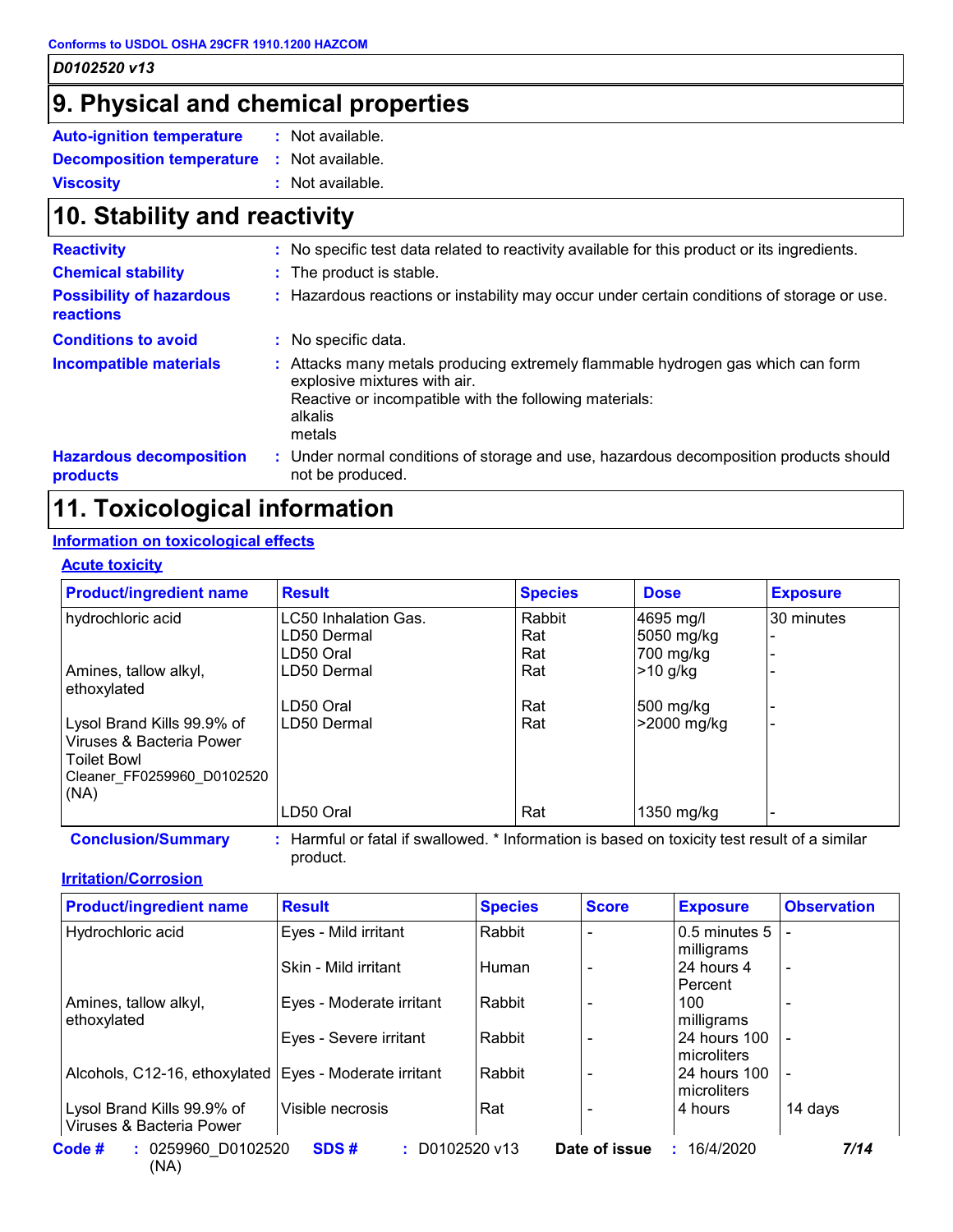### *D0102520 v13* **11. Toxicological information** Toilet Bowl Cleaner\_FF0259960\_D0102520 (NA) Eyes - Cornea opacity  $\vert$  Rabbit  $\vert$  82.2 **Conclusion/Summary Skin :** Corrosive to the skin. \* Information is based on toxicity test result of a similar product. **Eyes Exercise Exercise :** Corrosive to eyes. \* Information is based on toxicity test result of a similar product. **Respiratory :** Based on available data, the classification criteria are not met. **Carcinogenicity** Not available. **Conclusion/Summary :** Based on available data, the classification criteria are not met. **Mutagenicity** Not available. **Conclusion/Summary :** Based on available data, the classification criteria are not met. **Teratogenicity Reproductive toxicity Conclusion/Summary :** Based on available data, the classification criteria are not met. Not available. **Sensitization** Not available. **Conclusion/Summary Skin Example 2018 :** Based on available data, the classification criteria are not met. **Respiratory <b>:** Based on available data, the classification criteria are not met. **Classification** hydrochloric acid - <sup>3</sup> - **Product/ingredient name OSHA IARC NTP**

Not available.

**Conclusion/Summary :** Based on available data, the classification criteria are not met.

#### **Specific target organ toxicity (single exposure)**

| <b>Name</b>       | <b>Category</b> | <b>Route of</b><br><b>exposure</b> | <b>Target organs</b>             |
|-------------------|-----------------|------------------------------------|----------------------------------|
| hydrochloric acid | Category 3      | Not applicable.                    | Respiratory tract<br>lirritation |

**Specific target organ toxicity (repeated exposure)**

Not available.

#### **Aspiration hazard**

Not available.

#### **Information on the likely routes of exposure :** Not available.

(NA) **Code #** : 0259960 D0102520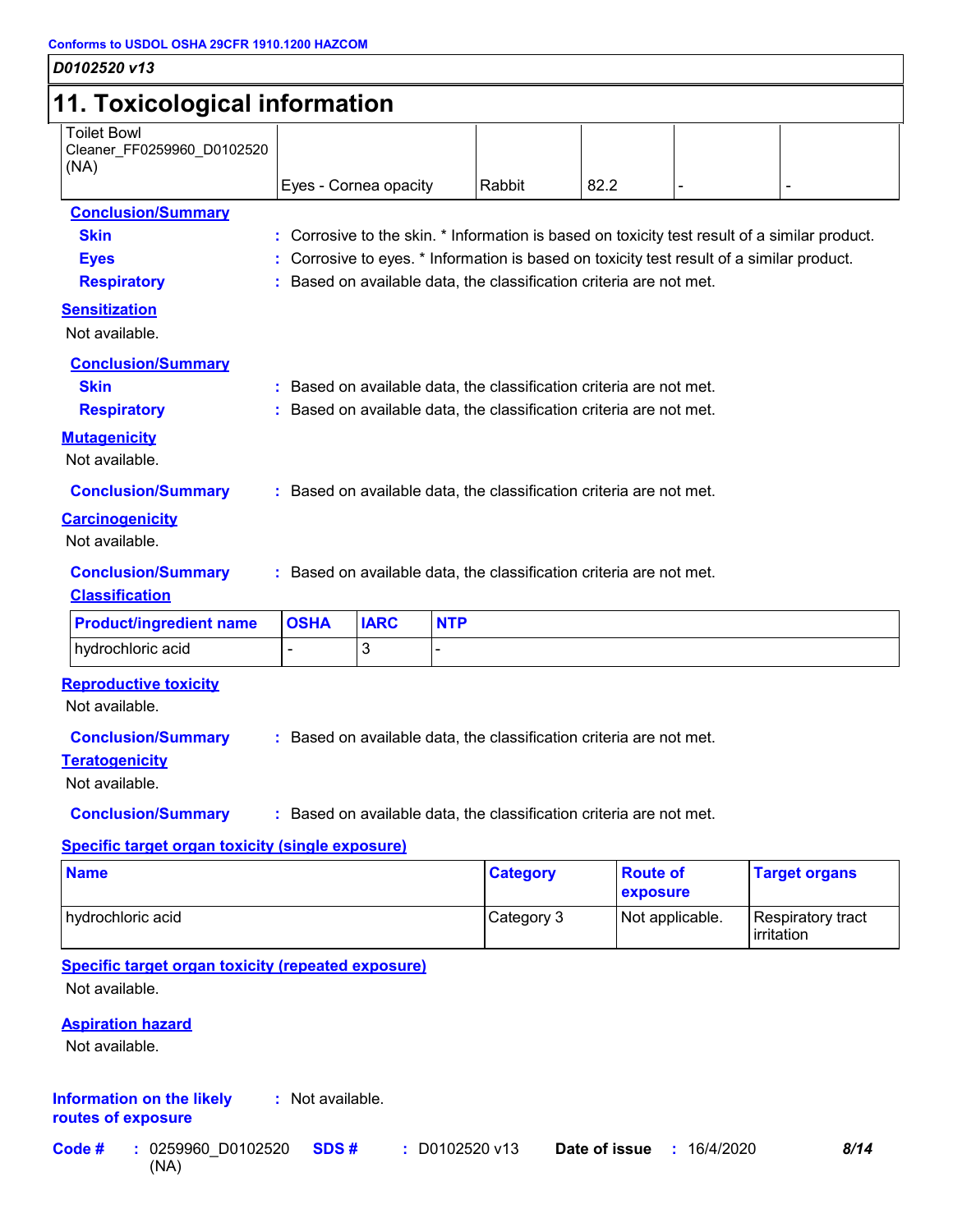### **11. Toxicological information**

| <b>Potential acute health effects</b> |                                                     |
|---------------------------------------|-----------------------------------------------------|
| <b>Eye contact</b>                    | : Causes serious eye damage.                        |
| <b>Inhalation</b>                     | : No known significant effects or critical hazards. |
| <b>Skin contact</b>                   | : Causes severe burns.                              |
| <b>Ingestion</b>                      | : Harmful if swallowed.                             |

#### **Symptoms related to the physical, chemical and toxicological characteristics**

| <b>Eye contact</b>  | : Adverse symptoms may include the following:<br>pain<br>watering<br>redness                           |
|---------------------|--------------------------------------------------------------------------------------------------------|
| <b>Inhalation</b>   | : No specific data.                                                                                    |
| <b>Skin contact</b> | : Adverse symptoms may include the following:<br>pain or irritation<br>redness<br>blistering may occur |
| <b>Ingestion</b>    | : Adverse symptoms may include the following:<br>stomach pains                                         |

#### **Delayed and immediate effects and also chronic effects from short and long term exposure**

| <b>Short term exposure</b>                        |                                                                     |
|---------------------------------------------------|---------------------------------------------------------------------|
| <b>Potential immediate</b><br>effects             | $:$ Not available.                                                  |
| <b>Potential delayed effects</b>                  | $:$ Not available.                                                  |
| <b>Long term exposure</b>                         |                                                                     |
| <b>Potential immediate</b><br>effects             | $:$ Not available.                                                  |
| <b>Potential delayed effects : Not available.</b> |                                                                     |
| <b>Potential chronic health effects</b>           |                                                                     |
| Not available.                                    |                                                                     |
| <b>Conclusion/Summary</b>                         | : Based on available data, the classification criteria are not met. |
| <b>General</b>                                    | : No known significant effects or critical hazards.                 |
| <b>Carcinogenicity</b>                            | : No known significant effects or critical hazards.                 |
| <b>Mutagenicity</b>                               | : No known significant effects or critical hazards.                 |
| <b>Teratogenicity</b>                             | : No known significant effects or critical hazards.                 |
| <b>Developmental effects</b>                      | : No known significant effects or critical hazards.                 |
| <b>Fertility effects</b>                          | : No known significant effects or critical hazards.                 |

### **Numerical measures of toxicity**

**Acute toxicity estimates**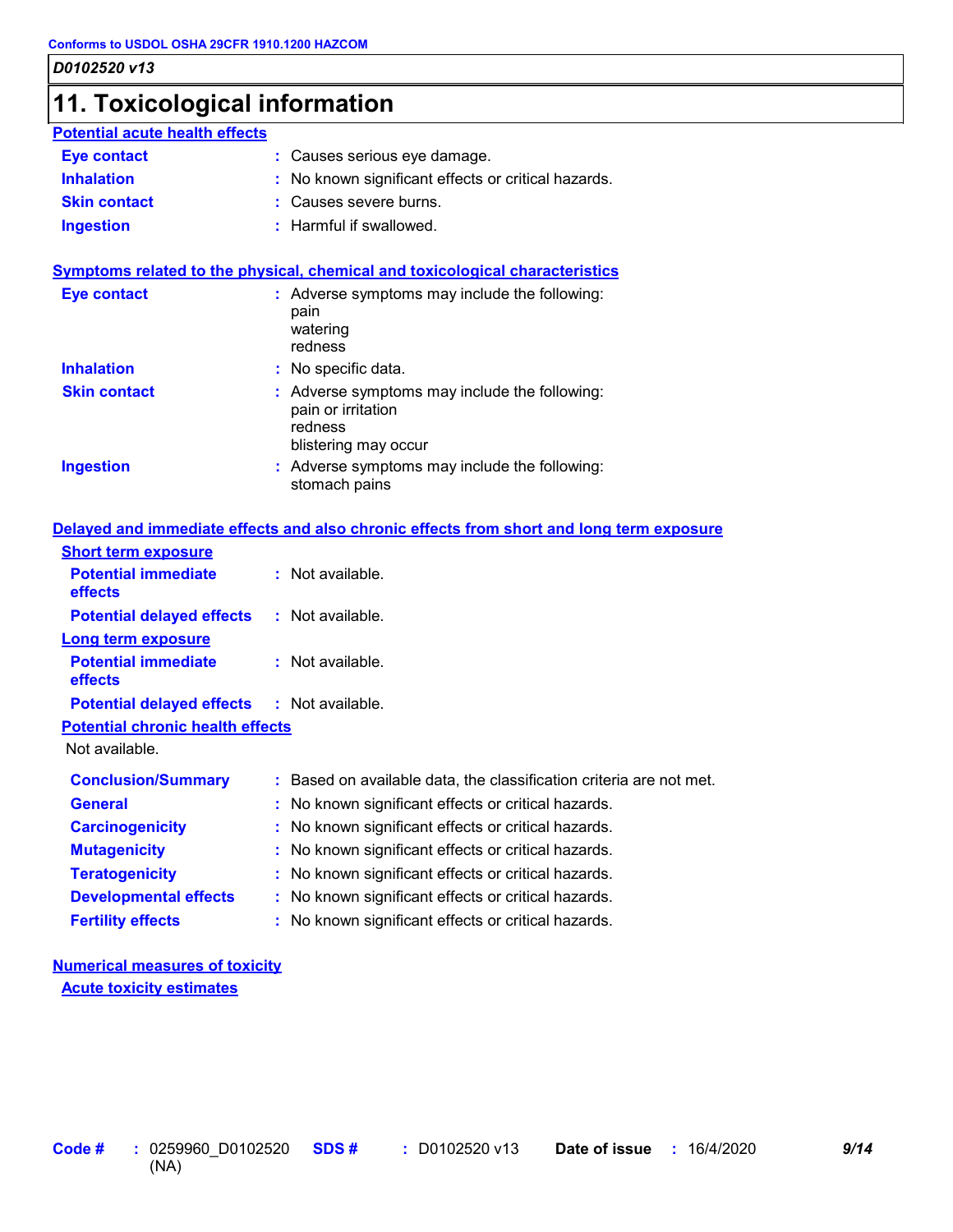## **11. Toxicological information**

| <b>Product/ingredient name</b>                                                                     | Oral (mg/<br>kg) | <b>Dermal</b><br>(mg/kg) | <b>Inhalation</b><br>(gases)<br>(ppm) | <b>Inhalation</b><br>(vapors)<br>(mg/l) | <b>Inhalation</b><br>dusts and<br>mists) (mg/ |
|----------------------------------------------------------------------------------------------------|------------------|--------------------------|---------------------------------------|-----------------------------------------|-----------------------------------------------|
| Lysol Brand Kills 99.9% of Viruses & Bacteria Power<br>Toilet Bowl Cleaner FF0259960 D0102520 (NA) | 1350             | 2500                     | N/A                                   | N/A                                     | N/A                                           |
| hydrochloric acid                                                                                  | 700              | 5050                     | N/A                                   | N/A                                     | N/A                                           |
| Amines, tallow alkyl, ethoxylated                                                                  | 500              | I N/A                    | N/A                                   | N/A                                     | N/A                                           |
| Alcohols, C12-16, ethoxylated                                                                      | 500              | N/A                      | N/A                                   | N/A                                     | N/A                                           |

## **12. Ecological information**

#### **Toxicity**

| <b>Product/ingredient name</b>       | <b>Result</b>                       | <b>Species</b>                                      | <b>Exposure</b> |
|--------------------------------------|-------------------------------------|-----------------------------------------------------|-----------------|
| hydrochloric acid                    | Acute LC50 240000 µg/l Marine water | Crustaceans - Carcinus maenas -  <br>Adult          | 48 hours        |
|                                      | Acute LC50 282 ppm Fresh water      | Fish - Gambusia affinis - Adult                     | 96 hours        |
| Amines, tallow alkyl,<br>ethoxylated | Acute LC50 2.6 µg/l Fresh water     | Crustaceans - Thamnocephalus<br>platyurus - Nauplii | 48 hours        |
|                                      | Acute LC50 2350 µg/l Fresh water    | Daphnia - Daphnia pulex                             | 48 hours        |
|                                      | Acute LC50 650 µg/l Fresh water     | Fish - Oncorhynchus mykiss                          | 96 hours        |

#### **Conclusion/Summary :** Based on available data, the classification criteria are not met.

aquatic life.

**:** Not available.

#### **Persistence and degradability**

**Conclusion/Summary :** The surfactant(s) contained in this preparation complies(comply) with the biodegradability criteria as laid down in Regulation (EC) No.648/2004 on detergents. Data to support this assertion are held at the disposal of the competent authorities of the Member States and will be made available to them, at their direct request or at the request of a detergent manufacturer.

#### **Bioaccumulative potential**

| <b>Product/ingredient name</b> | <b>LoaP</b> <sub>ow</sub> | <b>BCF</b> | <b>Potential</b> |
|--------------------------------|---------------------------|------------|------------------|
| hydrochloric acid              | 0.25                      |            | low              |

#### **Mobility in soil**

**Soil/water partition coefficient (KOC)**

**Other adverse effects :** Release of large quantities into water may cause a pH-change resulting in danger for

Release of large quantities into water may cause a pH-change resulting in danger for aquatic life.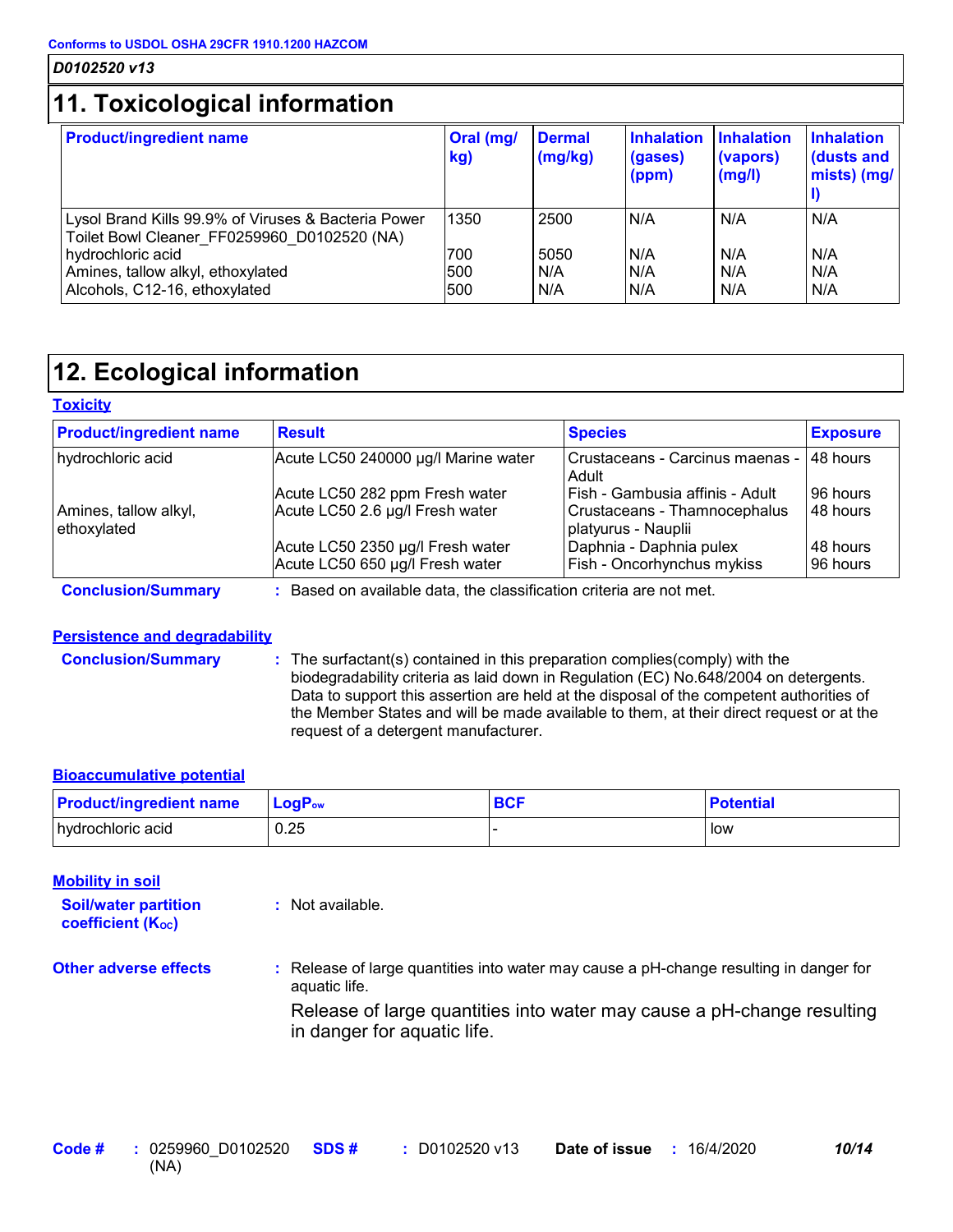### **13. Disposal considerations**

**Disposal methods :**

The generation of waste should be avoided or minimized wherever possible. Disposal of this product, solutions and any by-products should at all times comply with the requirements of environmental protection and waste disposal legislation and any regional local authority requirements. Dispose of surplus and non-recyclable products via a licensed waste disposal contractor. Waste should not be disposed of untreated to the sewer unless fully compliant with the requirements of all authorities with jurisdiction. Waste packaging should be recycled. Incineration or landfill should only be considered when recycling is not feasible. This material and its container must be disposed of in a safe way. Care should be taken when handling emptied containers that have not been cleaned or rinsed out. Empty containers or liners may retain some product residues. Avoid dispersal of spilled material and runoff and contact with soil, waterways, drains and sewers.

### **14. Transport information**

|                                                                                                                                                                                                                                                                                                                                                                                                                                                                                                                                                             | <b>TDG Classification</b>                                                                                                                                                                                                                                                                       | <b>DOT Classification</b>                                                                 | <b>IMDG</b>                                                                                     | <b>IATA</b>                                                                              |
|-------------------------------------------------------------------------------------------------------------------------------------------------------------------------------------------------------------------------------------------------------------------------------------------------------------------------------------------------------------------------------------------------------------------------------------------------------------------------------------------------------------------------------------------------------------|-------------------------------------------------------------------------------------------------------------------------------------------------------------------------------------------------------------------------------------------------------------------------------------------------|-------------------------------------------------------------------------------------------|-------------------------------------------------------------------------------------------------|------------------------------------------------------------------------------------------|
| <b>UN number</b>                                                                                                                                                                                                                                                                                                                                                                                                                                                                                                                                            | <b>UN1760</b>                                                                                                                                                                                                                                                                                   | <b>UN1760</b>                                                                             | <b>UN1760</b>                                                                                   | <b>UN1760</b>                                                                            |
| <b>UN proper</b><br>shipping name                                                                                                                                                                                                                                                                                                                                                                                                                                                                                                                           | <b>CORROSIVE LIQUID,</b><br>N.O.S. (Hydrochloric<br>acid, Amines, tallow<br>alkyl, ethoxylated)                                                                                                                                                                                                 | Corrosive liquids, n.o.s.<br>(Hydrochloric acid,<br>Amines, tallow alkyl,<br>ethoxylated) | <b>CORROSIVE LIQUID,</b><br>N.O.S. (Hydrochloric<br>acid, Amines, tallow<br>alkyl, ethoxylated) | Corrosive liquid, n.o.s.<br>(Hydrochloric acid,<br>Amines, tallow alkyl,<br>ethoxylated) |
| <b>Transport</b><br>hazard class(es)                                                                                                                                                                                                                                                                                                                                                                                                                                                                                                                        | 8                                                                                                                                                                                                                                                                                               | 8                                                                                         | 8                                                                                               | 8                                                                                        |
| <b>Packing group</b>                                                                                                                                                                                                                                                                                                                                                                                                                                                                                                                                        | $\mathbf{  }$                                                                                                                                                                                                                                                                                   | Ш                                                                                         | Ш                                                                                               | Ш                                                                                        |
| <b>Environmental</b><br>hazards                                                                                                                                                                                                                                                                                                                                                                                                                                                                                                                             | No.                                                                                                                                                                                                                                                                                             | No.                                                                                       | No.                                                                                             | No.                                                                                      |
| <b>Additional information</b><br><b>DOT Classification</b><br>This product is not regulated as a marine pollutant when transported on inland<br>waterways in sizes of ≤5 L or ≤5 kg or by road, rail, or inland air in non-bulk sizes,<br>provided the packagings meet the general provisions of §§ 173.24 and 173.24a.<br><b>Limited quantity Yes.</b><br>Packaging instruction Exceptions: 154. Non-bulk: 202. Bulk: 242.<br><b>Quantity limitation</b> Passenger aircraft/rail: 1 L. Cargo aircraft: 30 L.<br>Special provisions B2, IB2, T11, TP2, TP27 |                                                                                                                                                                                                                                                                                                 |                                                                                           |                                                                                                 |                                                                                          |
|                                                                                                                                                                                                                                                                                                                                                                                                                                                                                                                                                             | <b>TDG Classification</b><br>: Product classified as per the following sections of the Transportation of Dangerous<br>Goods Regulations: 2.40-2.42 (Class 8).<br><b>Explosive Limit and Limited Quantity Index 1</b><br>Passenger Carrying Road or Rail Index 1<br><b>Special provisions 16</b> |                                                                                           |                                                                                                 |                                                                                          |
| <b>IMDG</b>                                                                                                                                                                                                                                                                                                                                                                                                                                                                                                                                                 |                                                                                                                                                                                                                                                                                                 | <b>Emergency schedules F-A, S-B</b><br><b>Special provisions 274</b>                      |                                                                                                 |                                                                                          |

See DG List **: IATA**

#### **Special precautions for user Transport within user's premises:** always transport in closed containers that are **:** upright and secure. Ensure that persons transporting the product know what to do in the event of an accident or spillage.

| Code # | : 0259960 D0102520 <b>SDS#</b> | $\therefore$ D0102520 v13 Date of issue | : 16/4/2020 | 11/14 |
|--------|--------------------------------|-----------------------------------------|-------------|-------|
|        | (NA)                           |                                         |             |       |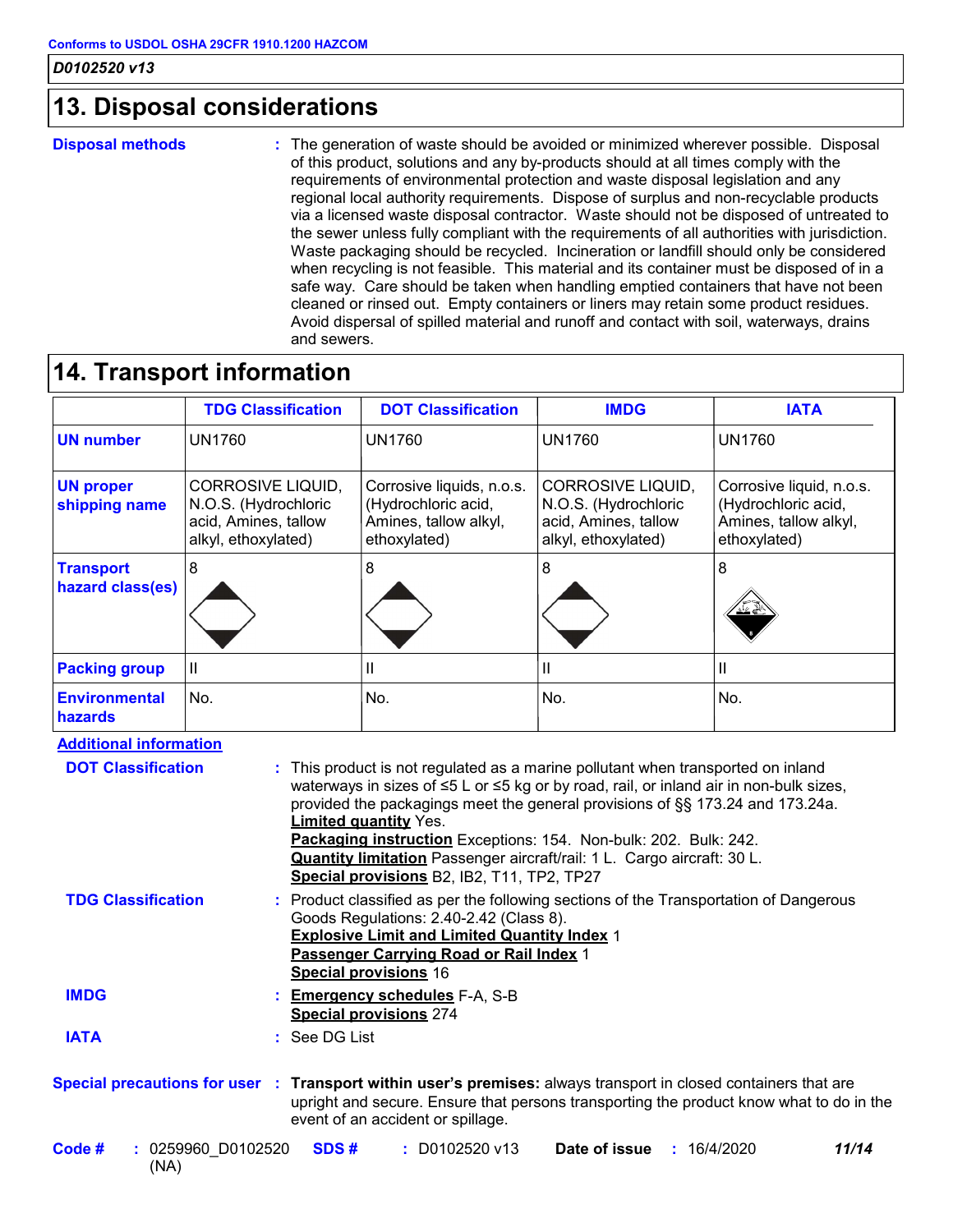### **14. Transport information**

**Transport in bulk according :** Not available. **to Annex II of MARPOL and the IBC Code**

### **15. Regulatory information**

| <b>U.S. Federal regulations</b>                                                            |                  |
|--------------------------------------------------------------------------------------------|------------------|
| <b>Clean Air Act Section 112 : Listed</b><br>(b) Hazardous Air<br><b>Pollutants (HAPS)</b> |                  |
| <b>Clean Air Act Section 602</b><br><b>Class I Substances</b>                              | Not listed<br>t. |
| <b>Clean Air Act Section 602</b><br><b>Class II Substances</b>                             | : Not listed     |
| <b>DEA List I Chemicals</b><br>(Precursor Chemicals)                                       | Not listed<br>t. |
| <b>DEA List II Chemicals</b><br><b>(Essential Chemicals)</b>                               | : Listed         |
| <b>SARA 302/304</b>                                                                        |                  |
| <b>Composition/information on ingredients</b>                                              |                  |

No products were found.

| SARA 304 RQ | : 51551.7 lbs / 23404.5 kg [5916.6 gal / 22396.6 L] |  |
|-------------|-----------------------------------------------------|--|
|             |                                                     |  |

#### **SARA 311/312**

**Classification :** CORROSIVE TO METALS - Category 1 ACUTE TOXICITY (oral) - Category 4 SKIN CORROSION - Category 1 SERIOUS EYE DAMAGE - Category 1

#### **Composition/information on ingredients**

| <b>Name</b>                       | %           | <b>Classification</b>                            |
|-----------------------------------|-------------|--------------------------------------------------|
| hydrochloric acid                 | $≥5 - < 10$ | ACUTE TOXICITY (oral) - Category 4               |
|                                   |             | <b>SKIN CORROSION - Category 1B</b>              |
|                                   |             | SERIOUS EYE DAMAGE - Category 1                  |
|                                   |             | SPECIFIC TARGET ORGAN TOXICITY (SINGLE EXPOSURE) |
|                                   |             | (Respiratory tract irritation) - Category 3      |
| Amines, tallow alkyl, ethoxylated | l 1 - 5     | ACUTE TOXICITY (oral) - Category 4               |
|                                   |             | <b>EYE IRRITATION - Category 2A</b>              |
| Alcohols, C12-16, ethoxylated     | 1 - 5       | ACUTE TOXICITY (oral) - Category 4               |
|                                   |             | SERIOUS EYE DAMAGE - Category 1                  |

#### **State regulations**

| <b>Massachusetts</b>       | : The following components are listed: HYDROGEN CHLORIDE; HYDROCHLORIC ACID |
|----------------------------|-----------------------------------------------------------------------------|
| <b>New York</b>            | : The following components are listed: Hydrochloric acid                    |
| <b>New Jersey</b>          | : The following components are listed: HYDROGEN CHLORIDE; HYDROCHLORIC ACID |
| Pennsylvania               | : The following components are listed: HYDROCHLORIC ACID                    |
| <b>California Prop. 65</b> |                                                                             |

This product does not require a Safe Harbor warning under California Prop. 65.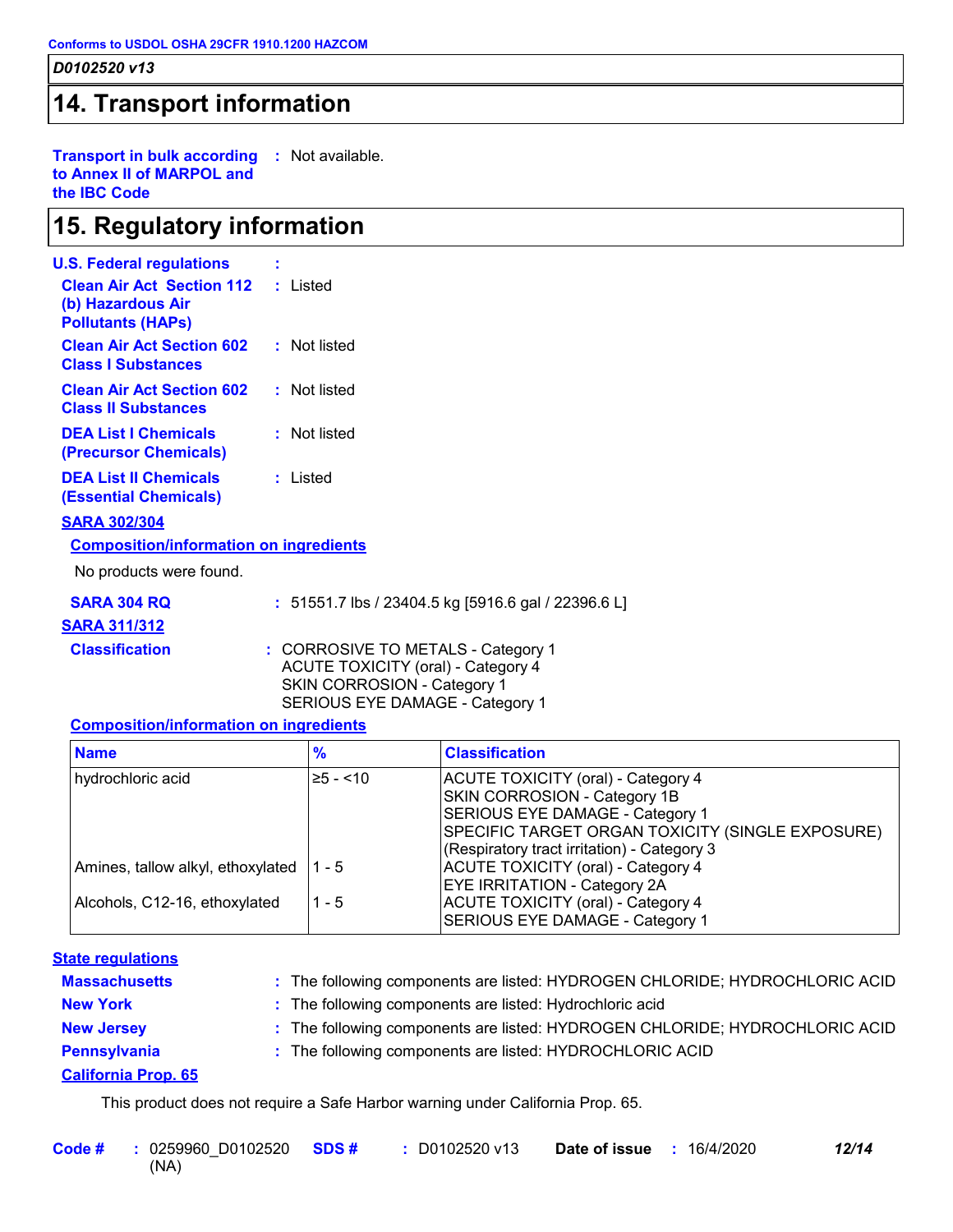### **15. Regulatory information**

| <b>Label elements</b>                                            |                                                                                                                                                                                                                                                                                                   |
|------------------------------------------------------------------|---------------------------------------------------------------------------------------------------------------------------------------------------------------------------------------------------------------------------------------------------------------------------------------------------|
| <b>CCCR</b>                                                      |                                                                                                                                                                                                                                                                                                   |
| <b>Signal word</b><br><b>Hazard statements</b>                   | $:$ DANGER<br>: Corrosive to eyes and skin.<br>Harmful or fatal if swallowed.                                                                                                                                                                                                                     |
| <b>Precautionary measures</b>                                    | : Avoid contact with eyes, skin and clothing. Do not breathe vapor. DO NOT mix with<br>bleach or other chlorinating compounds. This product should not be used or placed on<br>toilet lids, vanities, sinks, bathtubs, cabinets, countertops, rugs, floors etc. Keep out of<br>reach of children. |
| <b>EPA</b>                                                       |                                                                                                                                                                                                                                                                                                   |
| <b>Signal word:</b><br><b>Hazard statements</b>                  | $:$ DANGER<br>: Harmful if swallowed.                                                                                                                                                                                                                                                             |
|                                                                  | Corrosive Causes irreversible eye damage<br>Corrosive CAUSES SKIN BURNS.                                                                                                                                                                                                                          |
| <b>Special Inert substance.</b><br><b>Precautionary measures</b> |                                                                                                                                                                                                                                                                                                   |
|                                                                  | Do not get in eyes, on skin, or on clothing. Wash thoroughly after handling. Remove<br>contaminated clothing and wash it before reuse. Do not breathe vapor. Keep out of<br>reach of children.                                                                                                    |
| <b>Skin sensitizer</b>                                           | : No known significant effects or critical hazards.                                                                                                                                                                                                                                               |
| Additional information (December additional                      |                                                                                                                                                                                                                                                                                                   |

**Additional information / Recommendations**

### **16. Other information**

**Hazardous Material Information System (U.S.A.)**



**Caution: HMIS® ratings are based on a 0-4 rating scale, with 0 representing minimal hazards or risks, and 4 representing significant hazards or risks. Although HMIS® ratings and the associated label are not required on SDSs or products leaving a facility under 29 CFR 1910.1200, the preparer may choose to provide them. HMIS® ratings are to be used with a fully implemented HMIS® program. HMIS® is a registered trademark and service mark of the American Coatings Association, Inc.**

**The customer is responsible for determining the PPE code for this material. For more information on HMIS® Personal Protective Equipment (PPE) codes, consult the HMIS® Implementation Manual.**

#### **National Fire Protection Association (U.S.A.)**



NFPA (30B) aerosol Flammability Not applicable.